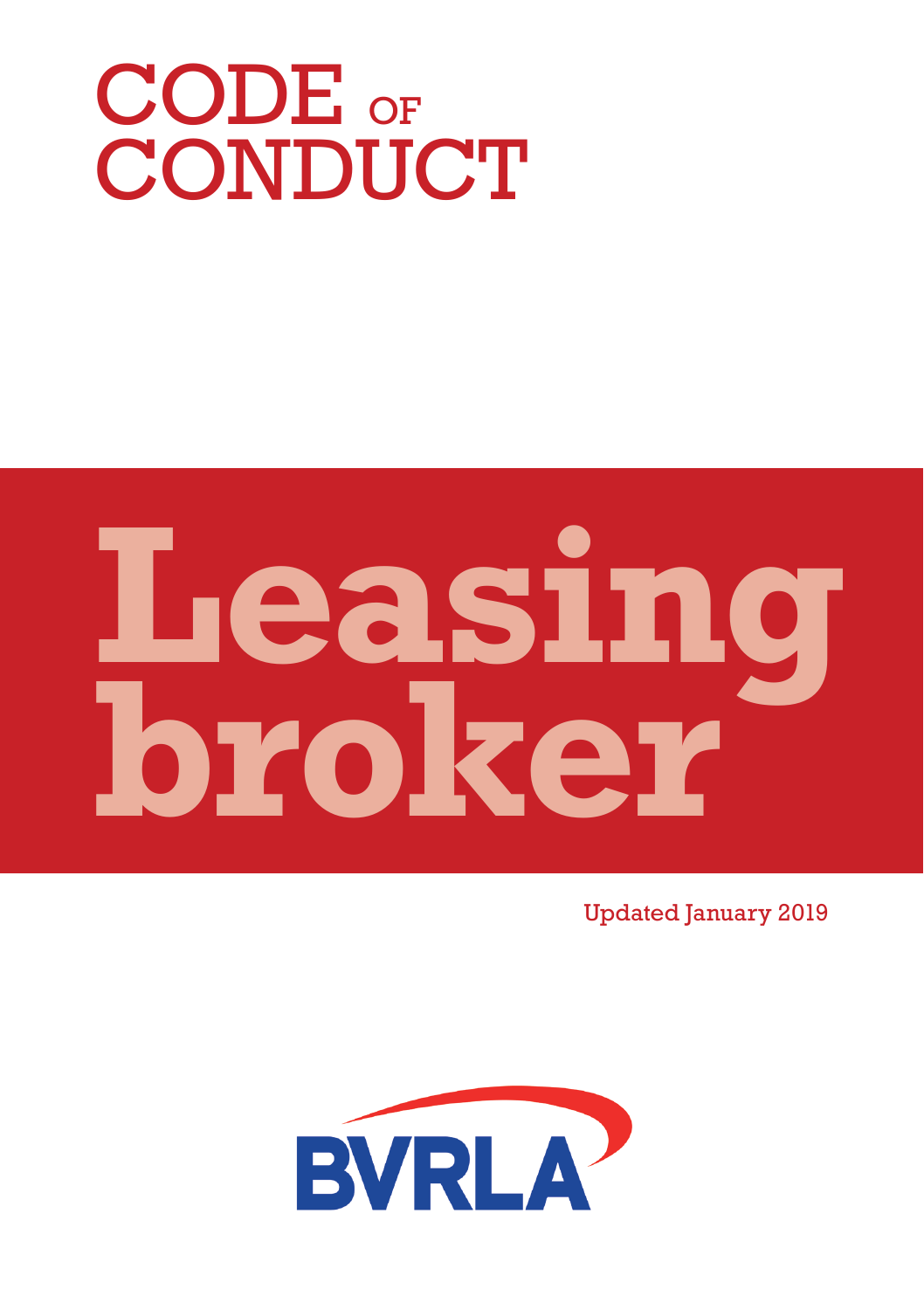### **Contents**

| <b>Introduction</b>                                     | 3  |
|---------------------------------------------------------|----|
| <b>Principles</b>                                       | 4  |
| <b>Core standards</b>                                   | 5  |
| Statutory controls and regulations                      | 5  |
| Financial Conduct Authority authorisation               | 5  |
| Misrepresentation or misleading statements or practices | 5  |
| Internal supervision and auditing of sales process      | 5  |
| The contract: before, during and after                  | 6  |
| Contracts, quotations and orders                        | 6  |
| Customers' right to cancel                              | 7  |
| Contracts (including payment terms)                     | 7  |
| After-sales customer service                            | 7  |
| End-of-contract and restoration charges                 | 7  |
| <b>Complaint handling</b>                               | 8  |
| <b>Dispute Resolution Service</b>                       | 9  |
| <b>Leasing Broker Charter</b>                           | 11 |

**IMAGE: © DEPOSITPHOTOS.COM /** PRESSMASTER

m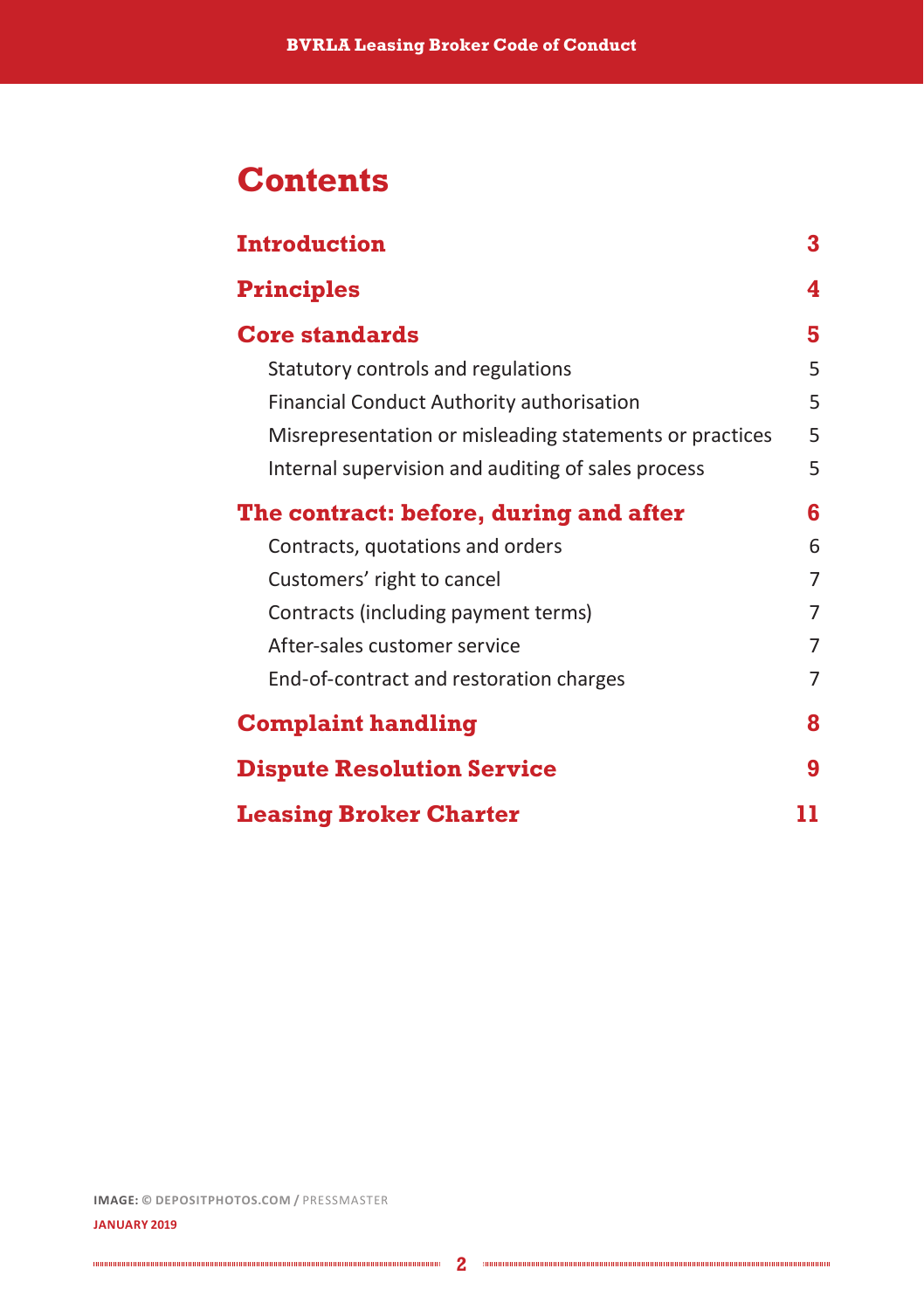# **Introduction**

**The BVRLA is the UK trade body for companies engaged in the leasing, rental and fleet management of cars and commercial vehicles for both corporate and consumer users.** 

This Code of Conduct sets out the standards the BVRLA expects its members to achieve in all aspects of the brokering of leased vehicles. It applies to any leasing transaction taking place in the UK.

BVRLA membership assures the customer that they should expect the highest levels of professionalism and integrity when using a BVRLA member.

The BVRLA promotes ethical trading, clear pricing, transparent terms and conditions, and high-quality vehicles and customer service standards. This Code sets out the standards that its members shall comply with regarding:

- pre-contract procedures;
- $\odot$  support during the contract:
- $\odot$  end-of-contract procedures;
- $\odot$  complaint handling.

The BVRLA monitors adherence to the Code by its members. This governance covers documentation and customer service standards. Members must also participate in the BVRLA Dispute Resolution Service, which provides a channel for members and their customers to help resolve disputes.

Adherence to this Code of Conduct is a condition of membership and breaches of will result in action being taken. Serious breaches may result in expulsion from the BVRLA.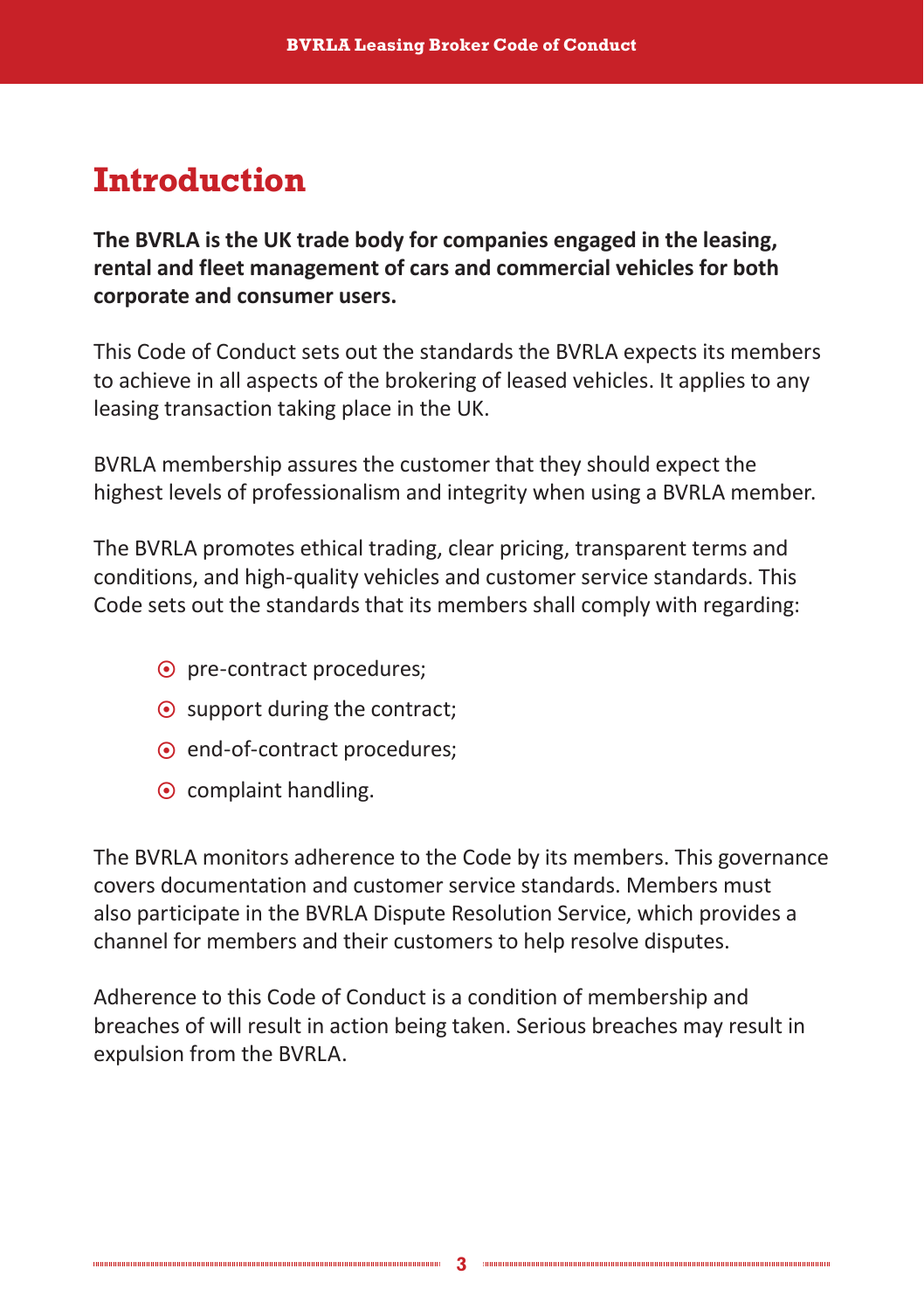# **Principles**

#### **BVRLA leasing broker members agree to abide by the following principles:**

- **1** To provide clear pricing for all products and services sold via any sales channel, printed or digital, which promotes a member's products.
- **2** Not to misrepresent any information about their products or services.
- **3** To behave at all times with integrity and ensure that any agents working on their behalf also follow the standards set out in this Code of Conduct.
- **4** To understand and comply with all rules and regulations relating to the service or product provided.
- **5** To provide customers with the information they need to make an informed decision about the product/service offered.
- **6** To operate from an established place of business that is maintained to a professional standard.
- **7** Not to use any advertising material containing misleading or inaccurate statements and to comply with the codes and standards set by the regulators.
- **8** To resolve customer complaints according to the standards set out in this Code of Conduct.
- **9** To ensure that employees, where appropriate, are adequately trained to a standard that enables them to adhere to this Code of Conduct.
- **10** To display the BVRLA logo.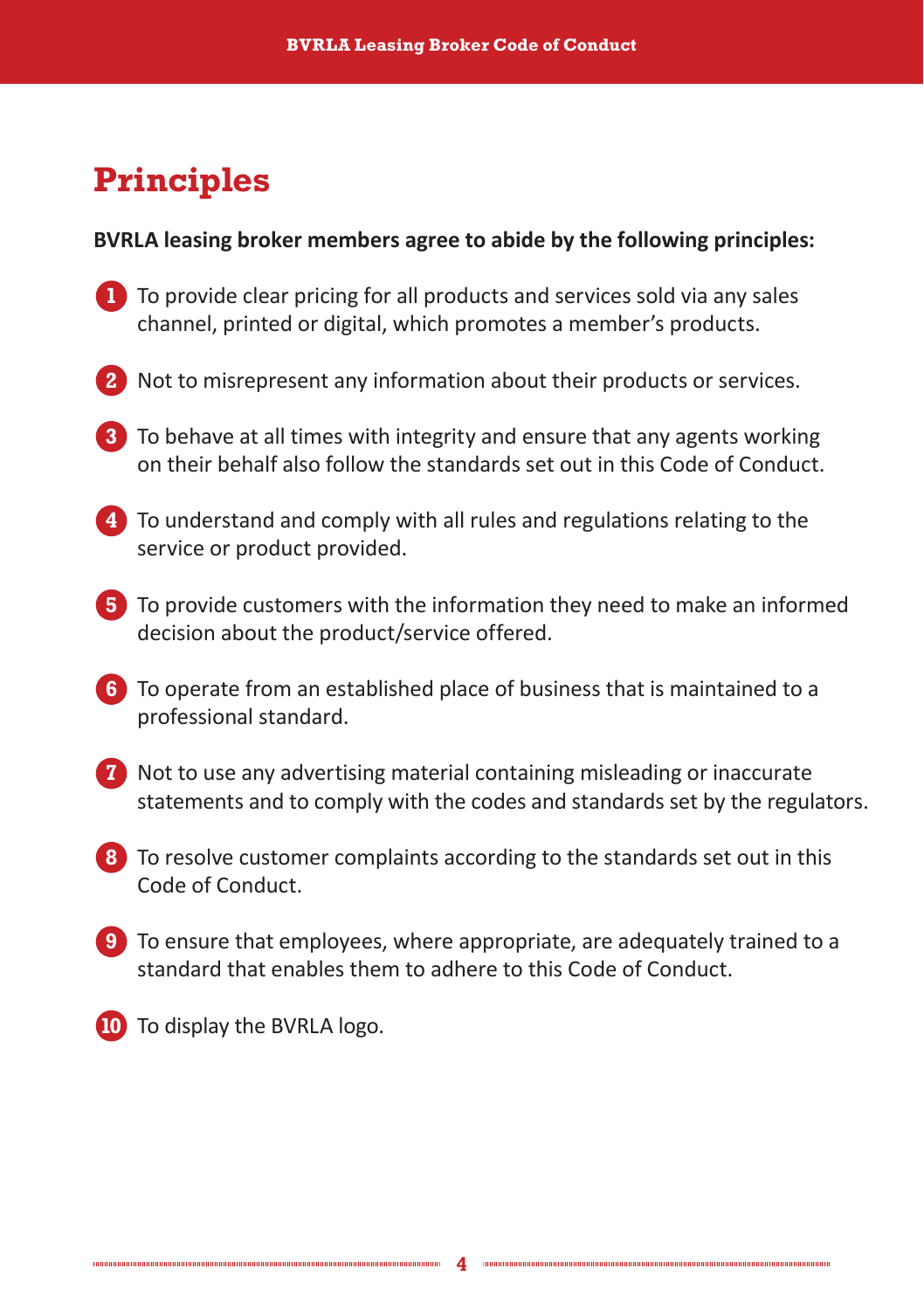## **Core standards**

#### **Statutory controls and regulations**

Members must comply with all relevant legislation and regulation. Members must, where applicable, hold all necessary licences and registrations to trade lawfully and be able to present these to customers as and when requested.

#### **Financial Conduct Authority authorisation**

All members who transact business which is covered by the Consumer Credit Act must be regulated by the Financial Conduct Authority and display "Authorised and regulated by the Financial Conduct Authority" on all company stationery, advertising and promotional material relating to regulated credit business.

#### **Misrepresentation or misleading statements or practices**

Members must not mislead the customer or provide inaccurate statements regarding their products and services.

Leasing broker members must not vary the terms of the leasing or finance company's standard agreement without prior written agreement from the finance company. A leasing broker must not misrepresent any such terms nor claim to be a leasing company.

#### **Internal supervision and auditing of sales process**

Members should ensure processes are in place to train and supervise their sales staff to ensure no mis-selling of products or services takes place.

Those members who operate with Appointed Representatives (ARs) are held equally accountable for any actions of their ARs, which are reasonably deemed to be contrary to this Code of Conduct or FCA rules.

Mis-selling would include, but is not limited to, the following: incorrect advice, false information and deliberately misleading the customer about the benefits of the product.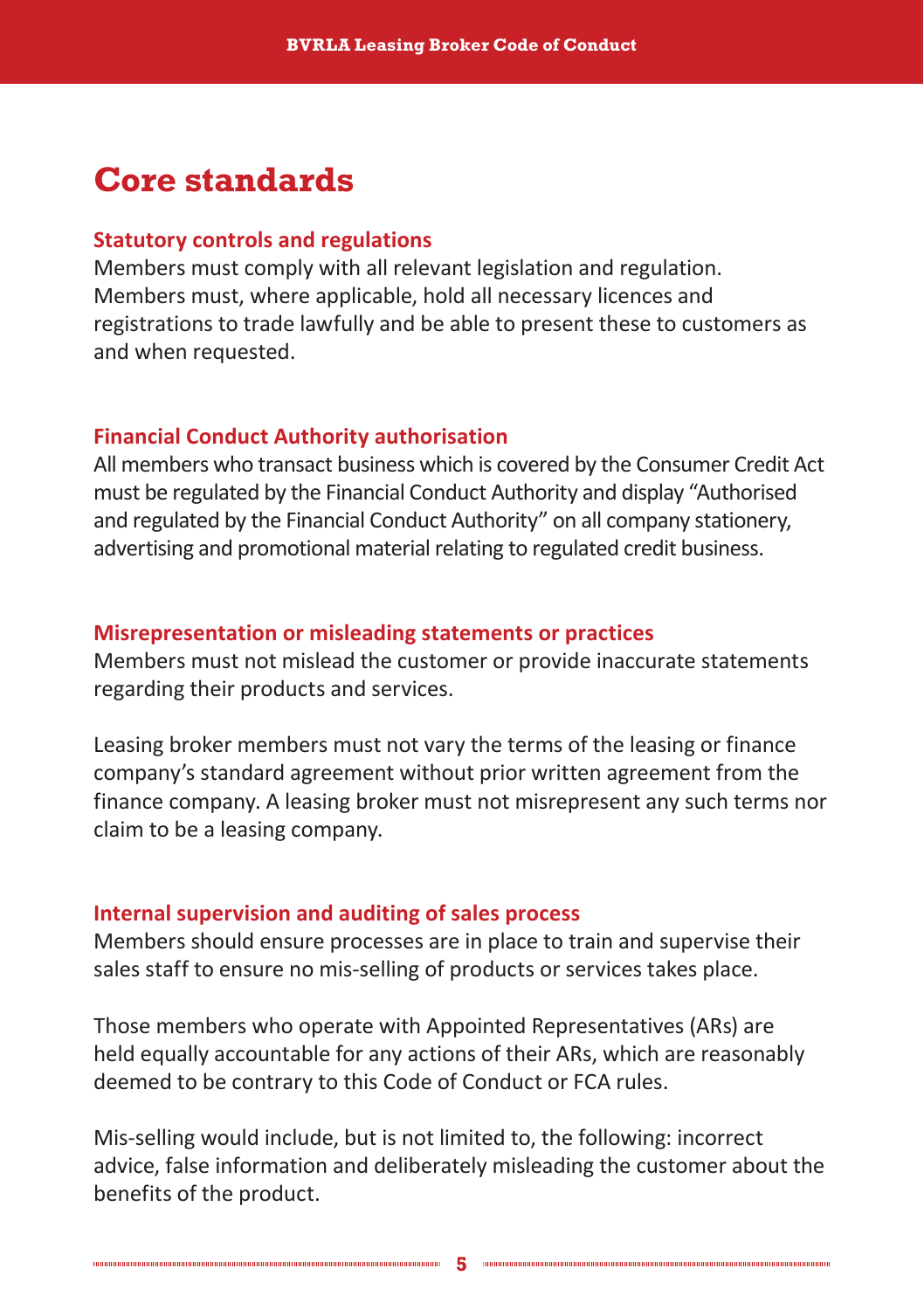# **The contract: before, during and after**

#### **Contracts, quotations and orders**

Members are required to provide customers with a clear written contract for any products and services provided, which should include details of all charges payable by the customer for agreeing to use the member's and/or the finance company's products and services.

Where applicable, the contract for providing products or services must be kept separate from both the vehicle finance quotation and the vehicle lease/ finance arrangement. This is particularly important where a fee is charged for cancelling the brokering service.

All order documents should set out, in full (as applicable):

- $\odot$  details of the vehicle being ordered;
- $\odot$  the period of the vehicle lease/finance agreement;
- $\odot$  the amount and frequency of payments required, including a breakdown of what the first initial rental payment covers;
- $\odot$  annual or total contract mileage allocation and rate of any excess mileage;
- $\odot$  any additional services included;
- $\odot$  the return standards and procedures to be applied by the company financing or leasing the vehicle.

Members should provide written details of any circumstances under which the payments or vehicle specification may change before delivery of the vehicle to the customer.

Members should advise the customer, in advance, of the point at which they will be in breach of the leasing or finance agreement due to a late or incorrect (ie lower) payment and the implications of not keeping up with payments, ie vehicle repossession and or legal proceedings.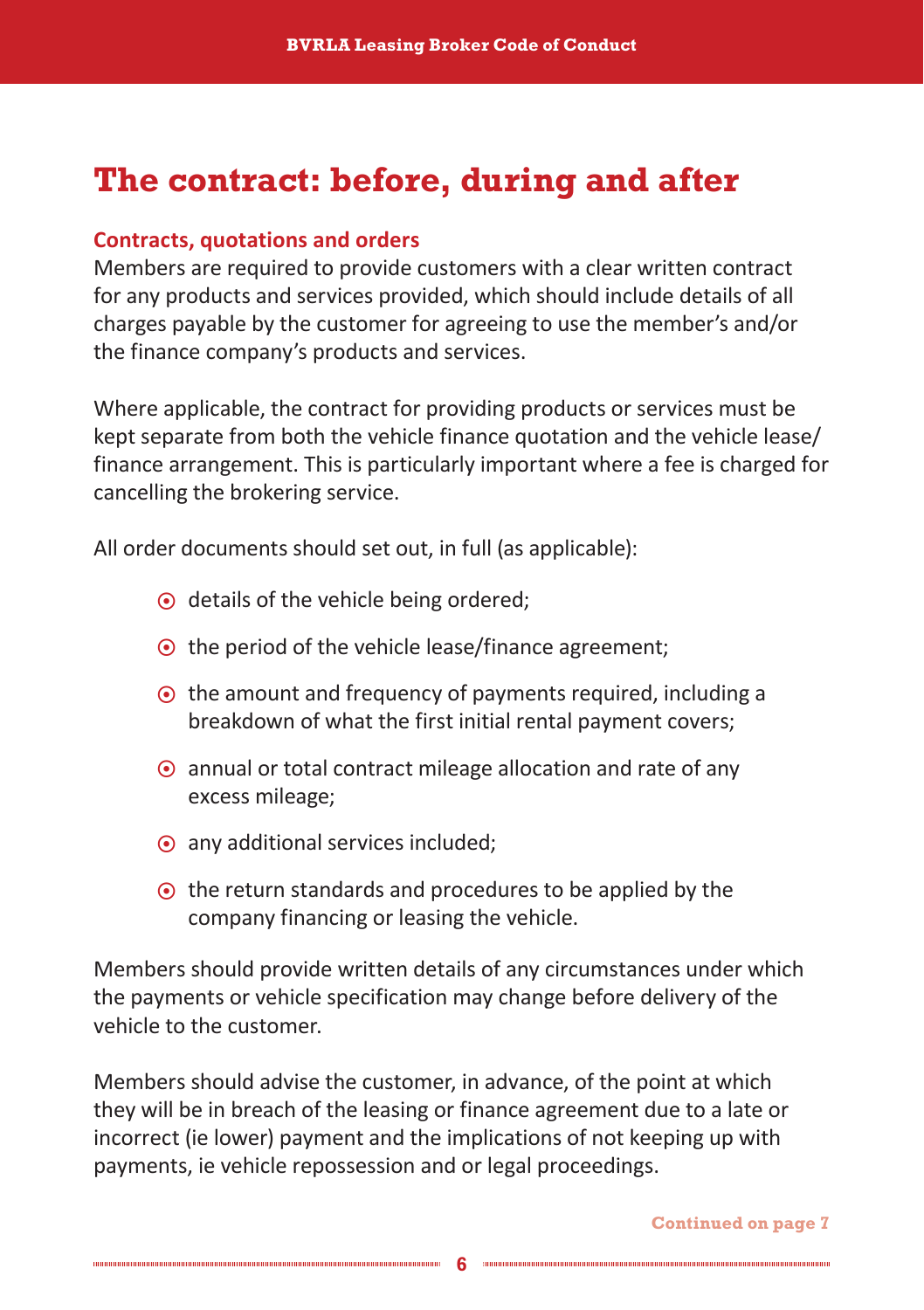#### **The contract: before, during and after (continued)**

#### **Customers' right to cancel**

Where applicable, members must advise customers of their cancellation rights and policy before they enter into any contractual agreement, including the cancellation rights relating to the lease or finance agreement.

The member must explain the period of time a customer has in which to decide whether or not to use the broker service provided (the 'cooling off period'), and if there are any charges payable for cancelling the service.

#### **Contracts (including payment terms)**

Customers must be supplied with copies of all the contracts they enter into. Contracts may be supplied in printed or electronic formats. All variations to contracts must be signed in writing by both parties.

Members must, where appropriate, supply all documentation to customers, including pre-contract information.

#### **After-sales customer service**

Customers can expect members to deal with all after-sales issues professionally and fairly and acknowledge all queries within seven working days of receipt. For example, processing requests for early termination, contract rescheduling (where available), and all other aspects of after-sales care and queries.

#### **End-of-contract and restoration charges**

Before the end of the lease or finance agreement, members should support their customers to ensure they are aware of the return standards in place for a vehicle at the end of the agreement.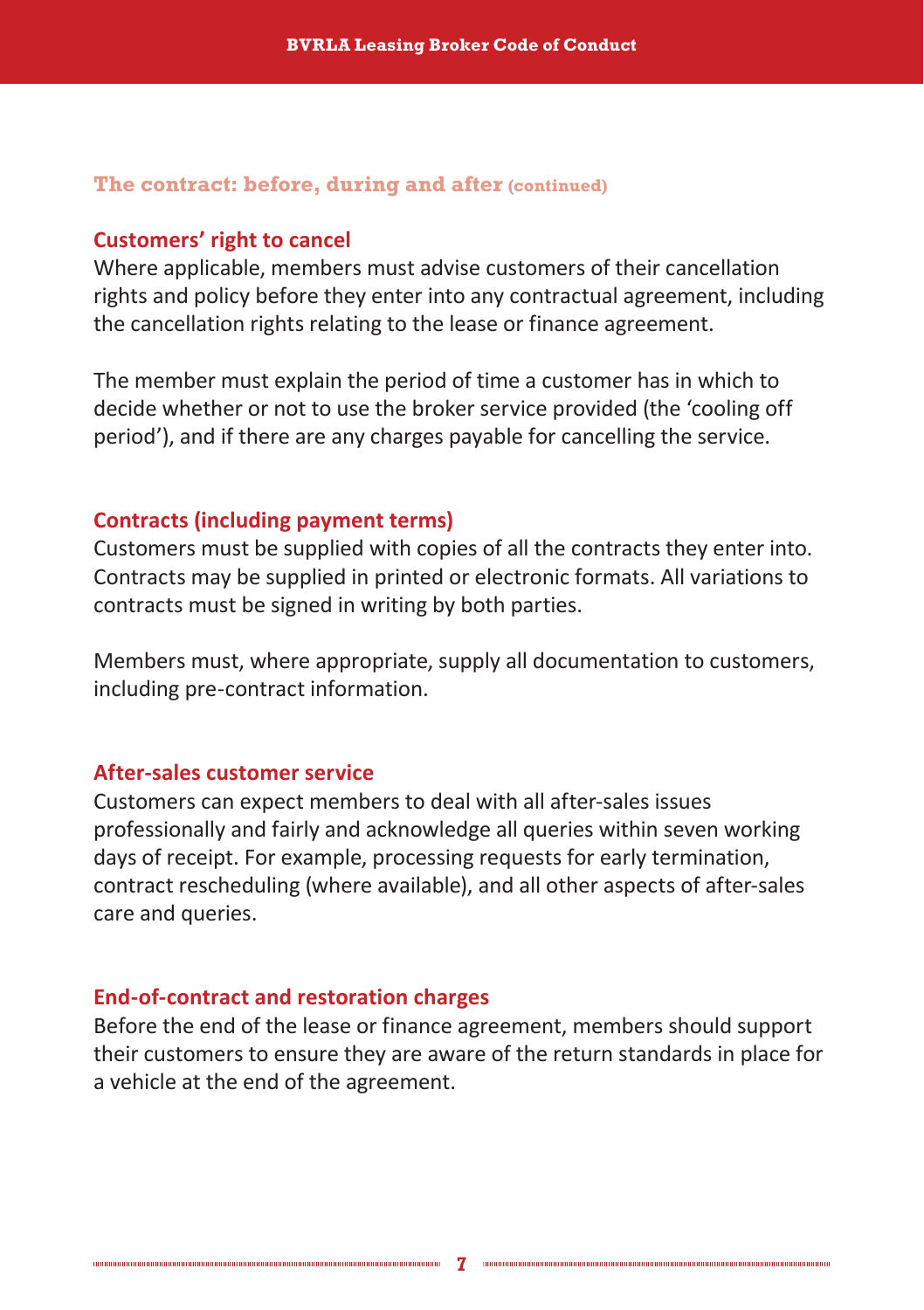# **Complaint handling**

#### **Complaints should be resolved quickly and amicably.**

All staff should be aware of the company's complaint-handling procedures and staff dealing with complaints should respond swiftly, paying particular attention to:

- $\odot$  advising customers of the complaints procedure, how to use it and what additional options are available to them;
- $\odot$  treating complaints seriously and dealing with them in a positive and friendly manner;
- $\odot$  issuing an acknowledgement of every complaint, regardless of how it is received, within five working days of receipt, with the objective of resolving the dispute within 30 working days;
- $\odot$  learning from all complaints and responding proactively to prevent similar incidents from occurring;
- $\odot$  maintaining a complete record of all complaints.

The member shall provide the customer with details of their complaint procedure. If no agreement can be reached the member will provide information regarding alternative dispute resolution options, including the BVRLA's Dispute Resolution Service.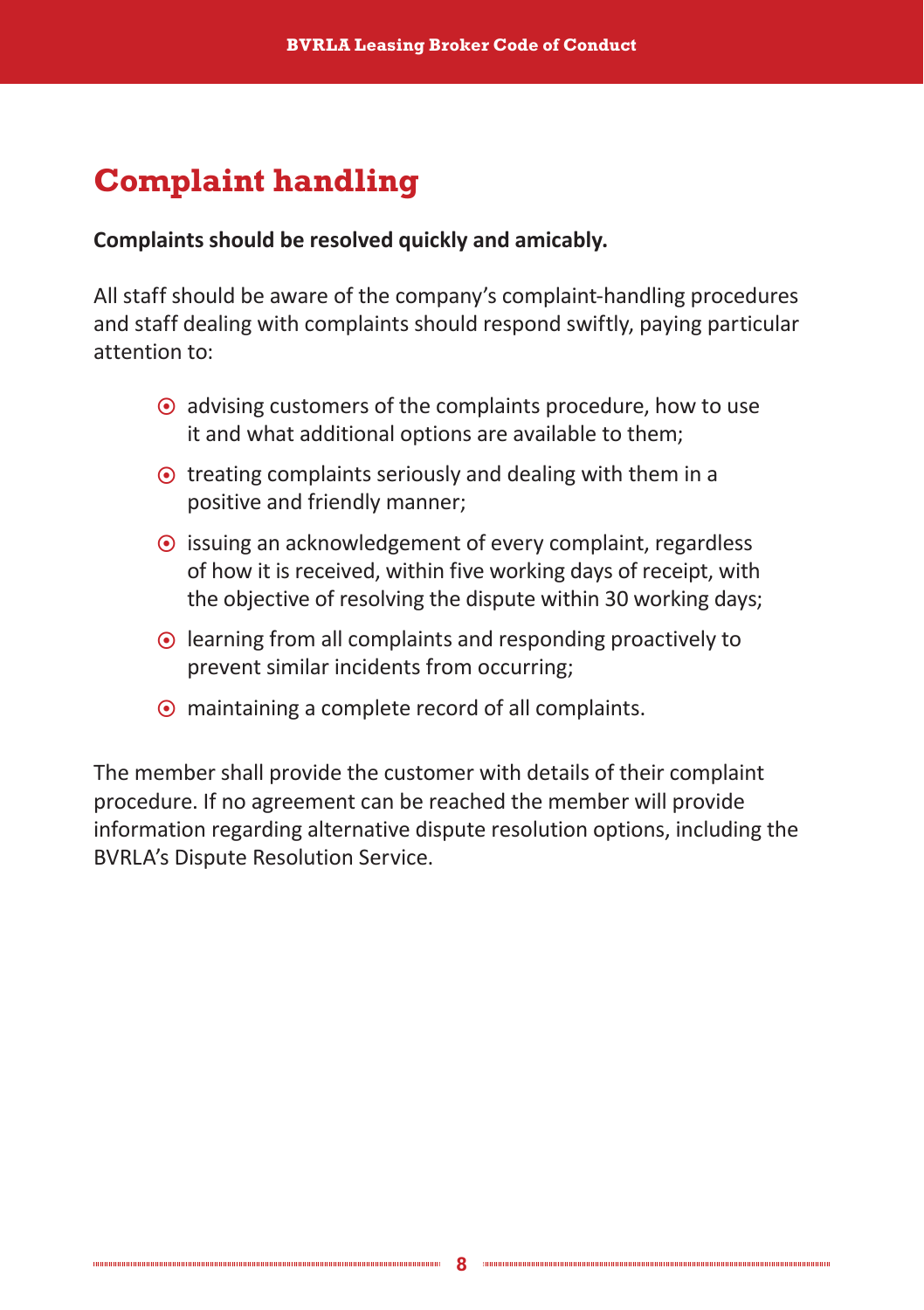# **Dispute Resolution Service**

**Unresolved disputes may be referred to the BVRLA by either the customer or the member involved.**

Details should be submitted online at https://bvrla.co.uk/consumer-advice/ making-a-complaint-adr.html

If the customer does not have access to the internet, details can be sent by post to:

#### **British Vehicle Rental & Leasing Association River Lodge, Badminton Court Amersham, HP7 0DD**

The BVRLA will aim to resolve the matter using the information presented by both parties to the dispute. Any information requested from the member should be sent to the BVRLA within five working days. Based on the information available, the BVRLA will provide both parties with its findings and recommendations.

The BVRLA aims to resolve complaints through the Dispute Resolution Service within 30 days.

Members must comply with the Dispute Resolution Service's findings.

**Continued on page 10**

**8 9**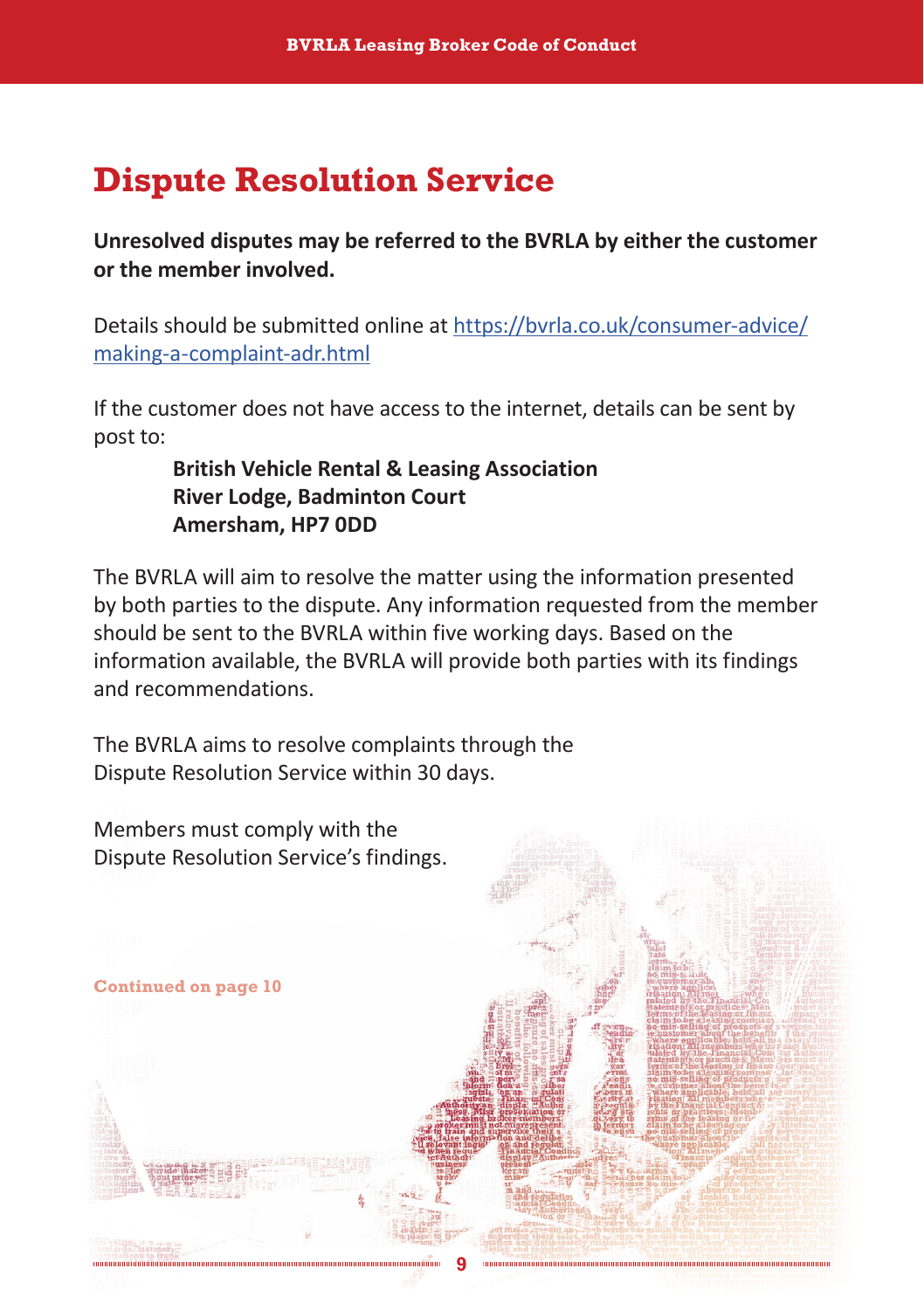#### **Dispute Resolution Service (continued)**

#### **What is covered under the Dispute Resolution Service?**

The Dispute Resolution Service will investigate potential breaches of this Code of Conduct, which sets out the standards the BVRLA expects from its members. The Dispute Resolution can only look at matters that relate to disputes arising from the activities of BVRLA members.

#### **Refunds**

Where the Dispute Resolution Service finds in favour of the customer we will look to ensure that any unjustified charges incorrectly raised by the member are credited in full. The service cannot adjudicate on the quantum of the amount charged, only on whether the charge was correctly raised.

#### **Compensation**

The Dispute Resolution Service does not have any jurisdiction to award compensation payments.

#### **No restriction of rights**

BVRLA members must comply with the rulings of the Dispute Resolution Service. Use of the Dispute Resolution Service does not restrict the rights of a complainant to pursue remedies through the courts.

#### **Monitoring and compliance**

The BVRLA's continual monitoring and internal procedures are aimed at ensuring that members meet their obligation to comply with this Code of Conduct.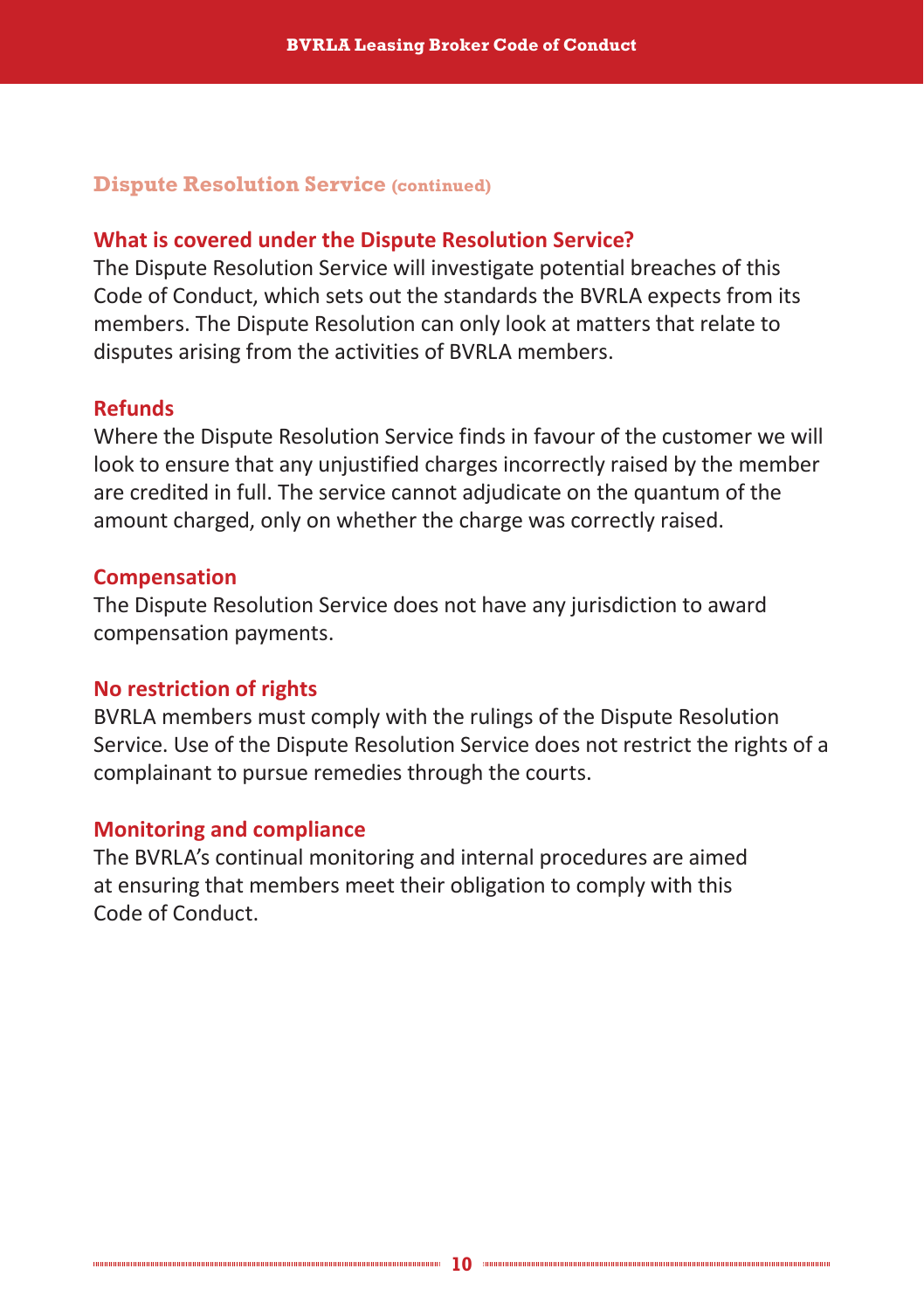# **Leasing Broker Charter**

**The BVRLA's Leasing Broker Charter applies to all members offering a brokering service and forms a brief summary of the specific terms found in this Code of Conduct.**

**As a member of the British Vehicle Rental & Leasing Association we pledge to provide for our customers:**

- $\odot$  a clear contract for the product or service we are providing, and a clear statement of any associated costs for our service and your rights to cancel the service;
- $\odot$  a clear and accurate summary of the leasing or finance terms;
- $\odot$  efficient and professional handling of any after-sales requirements;
- **☉** commitment to the British Vehicle Rental & Leasing Association's Leasing Broker Code of Conduct;
- $\odot$  an effective complaints procedure with access to the Dispute Resolution Service administered by the British Vehicle Rental & Leasing Association.